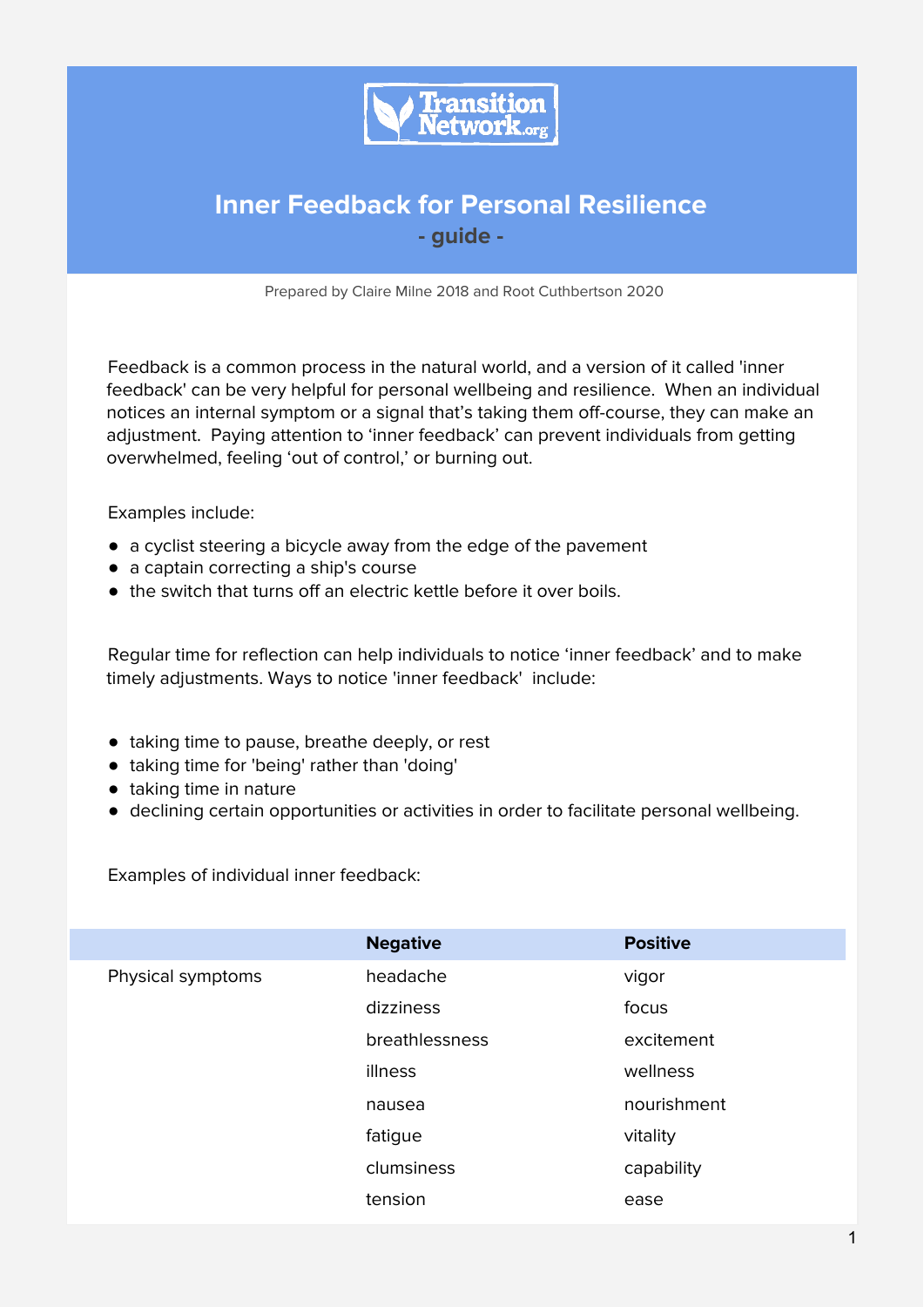| <b>Emotional signals</b> | anxiety         | courage          |
|--------------------------|-----------------|------------------|
|                          | doubt           | certainty        |
|                          | anger           | calmness         |
|                          | frustration     | gratitude        |
|                          | envy            | satisfaction     |
|                          | sadness         | happiness        |
|                          | apathy          | empathy          |
|                          | numbness        | aliveness        |
| Mental symptoms          | stress          | flow             |
|                          | depression      | engagement       |
|                          | bitterness      | lightness        |
|                          | confusion       | clarity          |
|                          | pessimism       | optimism         |
|                          | miserliness     | generosity       |
|                          | unkind thoughts | kindly thoughts  |
| Worldview signals        | aimlessness     | purpose          |
|                          | lack of value   | value            |
|                          | disconnection   | connection       |
|                          | lack of meaning | meaning          |
|                          | scarcity        | abundance        |
|                          | nihilism        | holism           |
|                          | ruthlessness    | wholeheartedness |

Paying attention to 'Inner feedback' can contribute to personal wellbeing and resilience. Many individuals take time to discern and reflect about 'inner feedback' before deciding on an appropriate response or adjustment. It can take some practice to be able to notice all the subtleties. Try continuing to notice any inner signals that may benefit from a course correction. This is a good pathway toward personal health, wellbeing, and resilience.

Inner feedback can provide insight about changing "how" an individual does things, or their habitual patterns. This can ultimately affect "what" someone achieves, their goals and outcomes. This may also affect individuals' attitudes or behaviours, how they change over time, and how they may choose to continue participating. Ideally a group will grow in a way that assists individuals to develop trust, skills, and resilience while contributing to a group's effectiveness, harmony, and longevity.